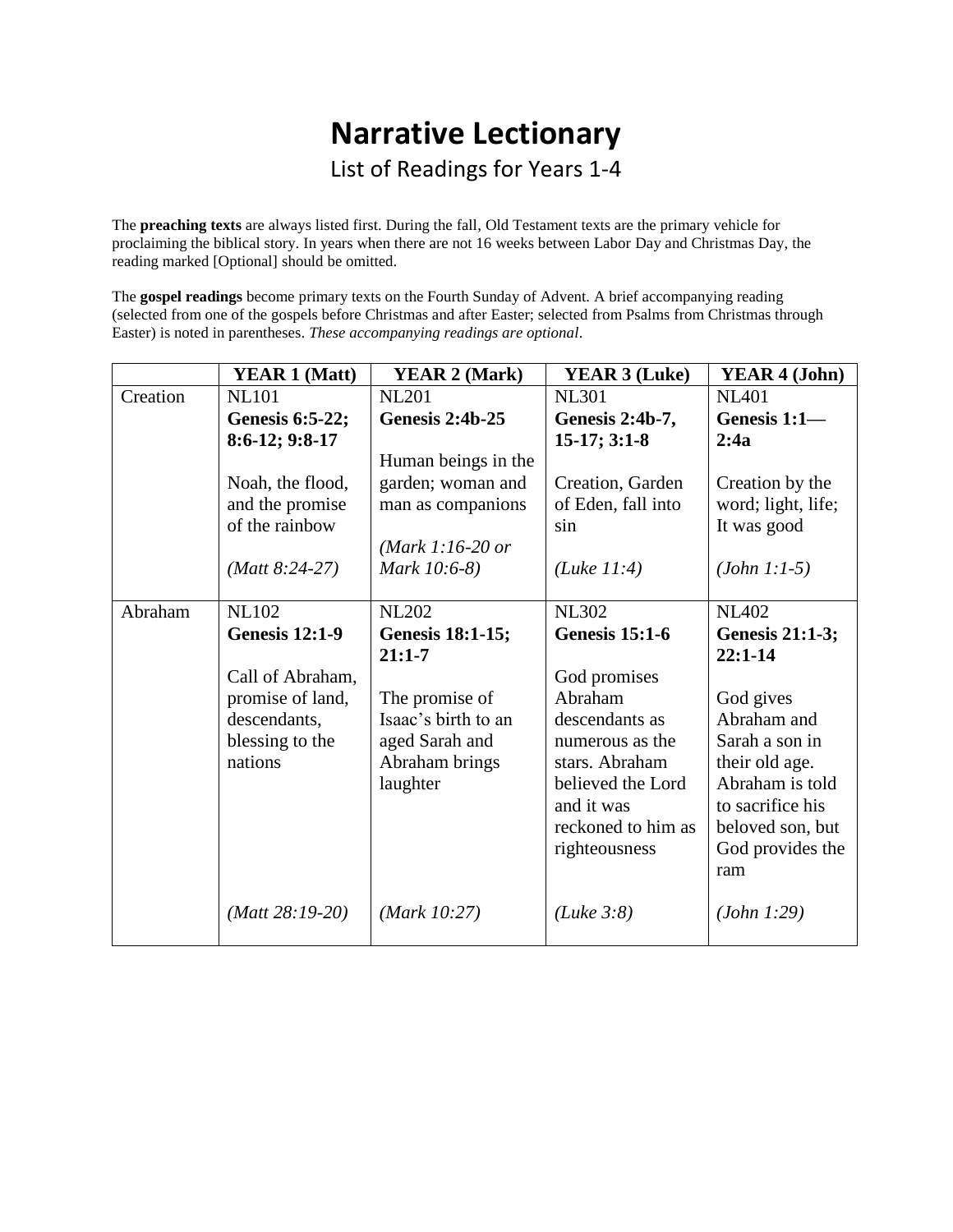| Jacob and             | <b>NL103</b>                                                                 | <b>NL203</b>                                                                                      | <b>NL303</b>                                                                                                                 | <b>NL403</b>                                                                                                              |
|-----------------------|------------------------------------------------------------------------------|---------------------------------------------------------------------------------------------------|------------------------------------------------------------------------------------------------------------------------------|---------------------------------------------------------------------------------------------------------------------------|
| Joseph                | <b>Genesis 39:1-23</b>                                                       | Genesis 32:[9-13]<br>22-30                                                                        | Genesis 37:3-8,<br>17b-22, 26-34;                                                                                            | <b>Genesis 27:1-4,</b><br>15-23; 28:10-17                                                                                 |
|                       | Joseph is unjustly<br>put in prison; yet<br>God is present<br>with him there | Jacob wrestles with<br>an angel. Receives<br>the name Israel, for<br>he strives with God          | 50:15-21<br>Joseph's dreams<br>lead to conflict and<br>he is sold; God<br>works for good                                     | Jacob obtains a<br>blessing and<br>flees; receives<br>God's promise                                                       |
|                       | $(Matt 5:11-12)$                                                             | $(Mark 14:32-36)$                                                                                 | (Luke 6:35)                                                                                                                  | $(John 1:50-51)$                                                                                                          |
| Exodus                | <b>NL104</b><br>Exodus 14:5-7,<br>10-14, 21-29                               | <b>NL204</b><br><b>Exodus 1:8-14</b><br>$[1:15--2:10]; 3:1-15$                                    | <b>NL304</b><br><b>Exodus 12:1-13;</b><br>$13:1-8$                                                                           | <b>NL404</b><br>Exodus 2:23-25;<br>$3:1-15$ ; 4:10-17                                                                     |
|                       | The sea parts at<br>the exodus; this is<br>God's gift of<br>deliverance      | Israel is in slavery<br>and calls for help.<br>God calls Moses to<br>bring release                | Passover: the<br>blood of the lamb<br>and unleavened<br>bread signify<br>God's sacrifice of<br>the lamb God's<br>deliverance | God reveals that<br>his name is "I<br>Am." Moses is a<br>reluctant<br>messenger, but<br>God uses him to<br>deliver Israel |
|                       | $(Matt 2:13-15)$                                                             | ( <i>Mark 12:26-27a</i> )                                                                         | $(Luke 22:14-20)$                                                                                                            | (John 8:58)                                                                                                               |
| Law and<br>Wilderness | <b>NL105</b><br><b>Exodus 19:3-7;</b><br>$20:1-17$                           | <b>NL205</b><br>Deuteronomy 5:1-<br>21; 6:4-9                                                     | <b>NL305</b><br><b>Exodus 32:1-14</b>                                                                                        | <b>NL405</b><br><b>Exodus 16:1-18</b>                                                                                     |
|                       | God brings Israel<br>as on eagle's<br>wings; Ten<br>Commandments             | <b>Ten Commandments</b><br>Love the Lord your<br>God with all your<br>heart and soul and<br>might | Golden calf shows<br>unfaithfulness at<br>the foot of Mount<br>Sinai. Moses<br>intercedes and God<br>forgives.               | People complain<br>and God<br>provides manna.<br>To live by manna<br>is to live by faith<br>in what God<br>gives.         |
|                       | (Matthew $5:17$ )                                                            | $(Mark 12:28-31)$                                                                                 | (Luke 23:34)                                                                                                                 | (John 6:51)                                                                                                               |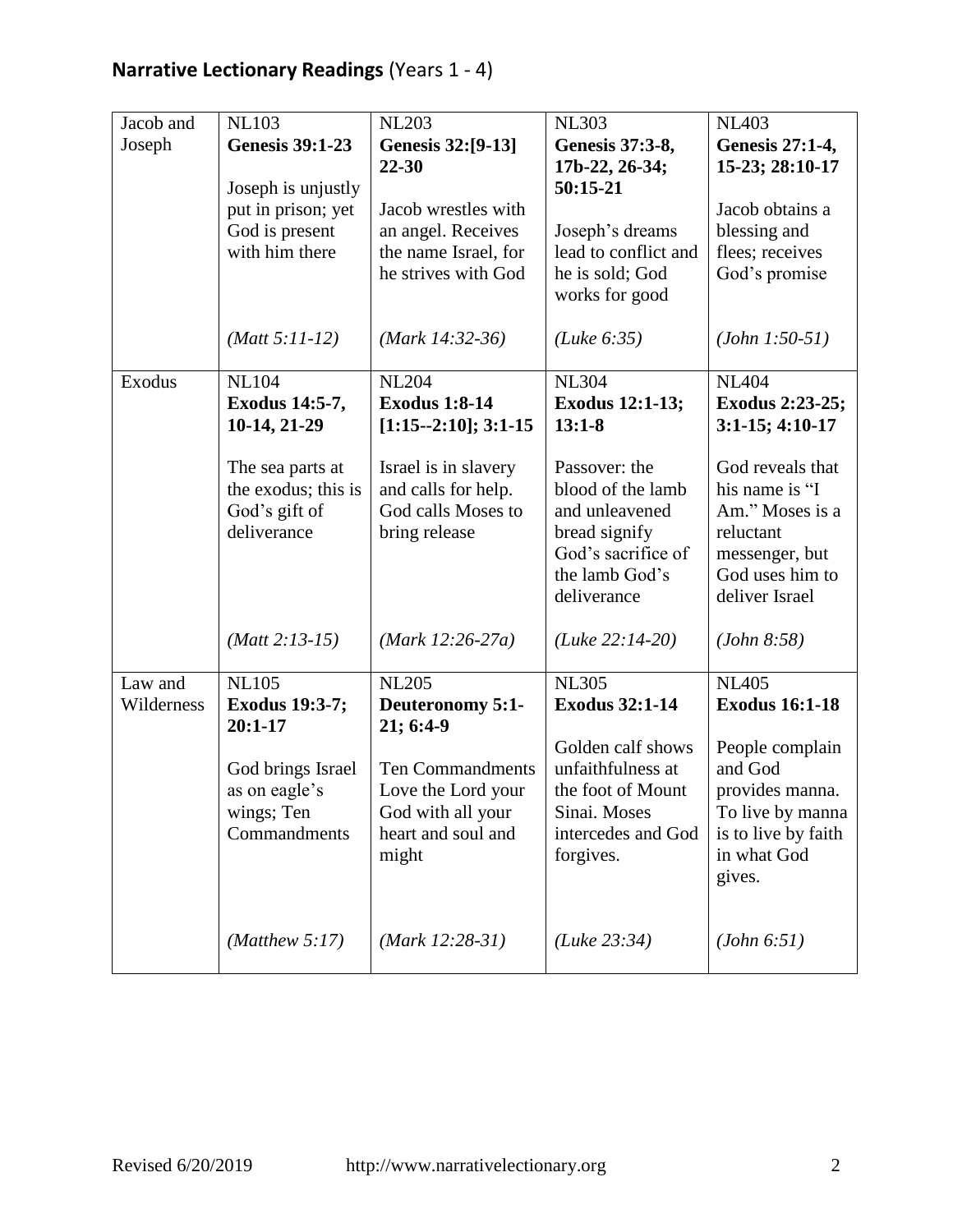| Judges                 | <b>NL106</b><br>Joshua 24:1-15<br>$[16-26]$<br>Story of God's<br>deliverance.<br>Joshua says, "As<br>for me and my                                                                                     | <b>NL206</b><br><b>Ruth 1:1-17</b><br>Ruth is a foreigner<br>who finds belonging<br>among God's<br>people. Where you<br>go I will go, your                                                                                  | <b>NL306</b><br>1 Samuel 1:9-11,<br>19-20; 2:1-10<br>Samuel's birth as<br>God's answer to<br>Hannah's prayer.<br>She sings of God's                                                                  | <b>NL406</b><br>1 Samuel 3:1-21<br>God calls Samuel<br>in the night. He<br>says, Speak Lord<br>for your servant<br>is listening. Told                                                 |
|------------------------|--------------------------------------------------------------------------------------------------------------------------------------------------------------------------------------------------------|-----------------------------------------------------------------------------------------------------------------------------------------------------------------------------------------------------------------------------|------------------------------------------------------------------------------------------------------------------------------------------------------------------------------------------------------|---------------------------------------------------------------------------------------------------------------------------------------------------------------------------------------|
|                        | house, we will<br>serve the Lord"                                                                                                                                                                      | people will be my<br>people, your God<br>will be my God                                                                                                                                                                     | care for the needy.                                                                                                                                                                                  | to warn of sin in<br>Israel.                                                                                                                                                          |
|                        | $(Mat$ hew 4:8-10)                                                                                                                                                                                     | $(Mark 3:33-35)$                                                                                                                                                                                                            | ( <i>Luke 1:46-55</i> )                                                                                                                                                                              | $(John 20:21-23)$                                                                                                                                                                     |
| David<br>Solomon to    | <b>NL107</b><br>2 Sam 11:1-5,<br>26-27; 12:1-9;<br><b>Psalm 51:1-9</b><br>Nathan's parable<br>indicts David<br>after his sin with<br>Bathsheba. David<br>repents.<br>$(Matt 21:33-41)$<br><b>NL108</b> | <b>NL207</b><br>2 Sam 5:1-5; 6:1-5;<br><b>Psalm 150</b><br>David becomes king<br>over all Israel,<br>brings the Ark of the<br>covenant to<br>Jerusalem making it<br>a place of worship.<br>$(Mark 11:8-10)$<br><b>NL208</b> | <b>NL307</b><br>2 Samuel 7:1-17<br>God's promise to<br>David concerning<br>his heir, who will<br>be God's Son and<br>whose kingdom<br>will endure forever<br>( <i>Luke 1:30-33</i> )<br><b>NL308</b> | <b>NL407</b><br>1 Sam 16:1-13<br>Psalm 51:10-14<br>God does not<br>look on outward<br>appearance but on<br>the heart; create<br>in me a clean<br>heart<br>(John 7:24)<br><b>NL408</b> |
| the Divided<br>Kingdom | 1 Kings 3:4-9,<br>$(10-15), 16-28$<br>Solomon prays<br>for wisdom.                                                                                                                                     | 1 Kings 12:1-17,<br>25-29<br>Rehoboam and the<br>need for servant                                                                                                                                                           | 1 Kings 5:1-5;<br>8:27-30, 41-43<br>[optional]<br>Solomon fulfills                                                                                                                                   | 1 Kings 5:1-5;<br>$8:1-13$<br>Solomon's temple<br>– a place of                                                                                                                        |
|                        | The case of two<br>women and one<br>child                                                                                                                                                              | leadership; the<br>kingdom is divided                                                                                                                                                                                       | the promise and<br>builds the temple,<br>a place of prayer<br>for all nations                                                                                                                        | sacrifice and<br>divine presence                                                                                                                                                      |
|                        | (Matthew $6:9-10$ )                                                                                                                                                                                    | $(Mark 10:42-45)$                                                                                                                                                                                                           | (Luke $19:45-46$ )                                                                                                                                                                                   | $(John 2:19-21)$                                                                                                                                                                      |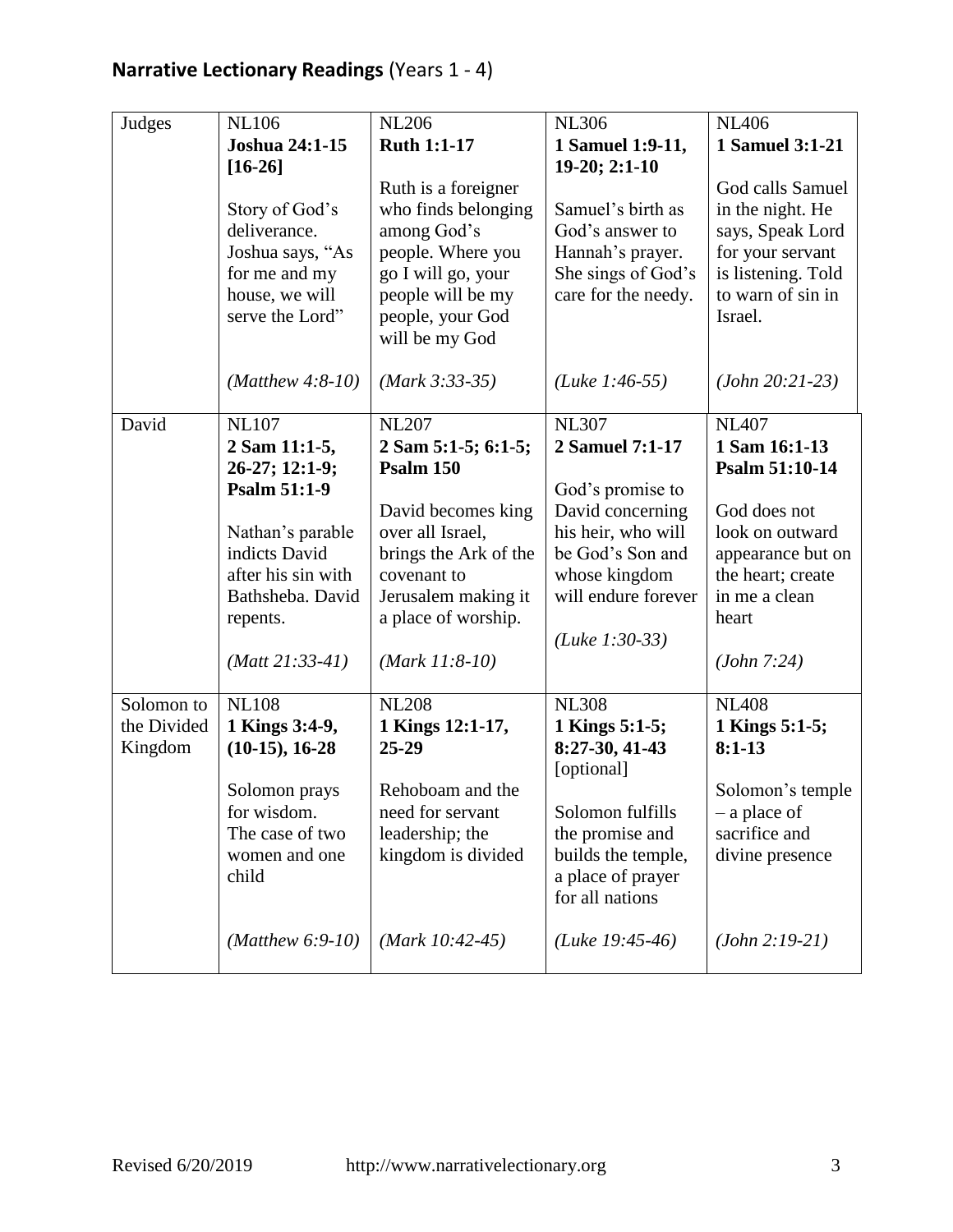| Elijah and | <b>NL109</b>                          | <b>NL209</b>                                | <b>NL309</b>          | <b>NL409</b>                           |
|------------|---------------------------------------|---------------------------------------------|-----------------------|----------------------------------------|
| Elisha     | 2 Kings 5:1-15a                       | 1 Kings 18:[17-19]                          | 1 Kings 17:1-16       | 1 Kings 19:1-18                        |
|            |                                       | 20-39                                       | $[17 - 24]$           |                                        |
|            | Elisha heals                          |                                             |                       | Elijah at Horeb;                       |
|            | Naaman the                            | Elijah calls fire from                      | Elijah and the        | The prophet in                         |
|            | Syrian, who was                       | heaven on Mount                             | widow; God's care     | despair, God                           |
|            | a foreigner and                       | Carmel to reveal                            | for those on the      | speaks in the                          |
|            | leper                                 | God's presence                              | margin                | silence                                |
|            |                                       |                                             |                       |                                        |
|            | $(Mat$ hew 8:2-3)                     | $(Mark 9:2-4)$                              | $(Luke 4:24-26)$      | $(John 12:27-28)$                      |
|            |                                       |                                             |                       |                                        |
| Minor      | <b>NL110</b>                          | <b>NL210</b>                                | <b>NL310</b>          | <b>NL410</b>                           |
| prophets   | Micah [1:3-5];                        | <b>Hosea 11:1-9</b>                         | Jonah 1:1-17;         | Amos 1:1-2;                            |
|            | 5:2-5a; 6:6-8                         | God's passionate                            | $3:1-10$ [4:1-11]     | 5:14-15, 21-24                         |
|            | God's promise of                      | love for his children;                      | Jonah's attempted     | Let justice roll                       |
|            | a ruler from                          | despite their                               | escape from God,      | down like waters,                      |
|            | Bethlehem; God                        | disobedience he                             | God's mercy on        | righteousness like                     |
|            | desires justice,                      | cannot give them up                         | the repentant at      | an ever-flowing                        |
|            | humility                              |                                             | Nineveh               | stream                                 |
|            |                                       |                                             |                       |                                        |
|            | $(Mat$ hew 9:13)                      | $(Mark 10:13-14)$                           | (Luke 18:13)          | $(John 7:37-38)$                       |
|            |                                       |                                             |                       |                                        |
| Isaiah     | <b>NL111</b>                          | <b>NL211</b>                                | <b>NL311</b>          | $\overline{\text{N}}$ L <sub>411</sub> |
|            | <b>Isaiah 36:1-3,</b>                 | Isaiah 5:1-7; 11:1-5                        | <b>Isaiah 6:1-8</b>   | <b>Isaiah 9:1-7</b>                    |
|            | 13-20; 37:1-7;                        |                                             |                       |                                        |
|            | then 2:1-4                            | Israel is pictured as a                     | Call of Isaiah:       | People who                             |
|            |                                       | vineyard. God looks                         | Holy, holy, holy is   | walked in                              |
|            | Assyria threatens                     | for the fruit of                            | God; the prophet's    | darkness have                          |
|            | Jerusalem, and                        | righteousness but                           | sin, cleansing and    | seen a great light                     |
|            | King Hezekiah                         | finds only injustice.                       | sending               |                                        |
|            | despairs; Isaiah                      | Another passage                             |                       |                                        |
|            | says the city will                    | promises a faithful                         |                       |                                        |
|            | be a place of                         | king (a shoot from                          |                       |                                        |
|            | teaching; nations<br>will beat swords | the stump of Jesse),<br>who will judge with |                       |                                        |
|            | into plowshares.                      | righteousness.                              |                       |                                        |
|            |                                       |                                             |                       |                                        |
|            | (Matt 5:14)                           | $(Mark 12:1-3)$                             | ( <i>Luke</i> 5:8-10) | (John 8:12)                            |
|            |                                       |                                             |                       |                                        |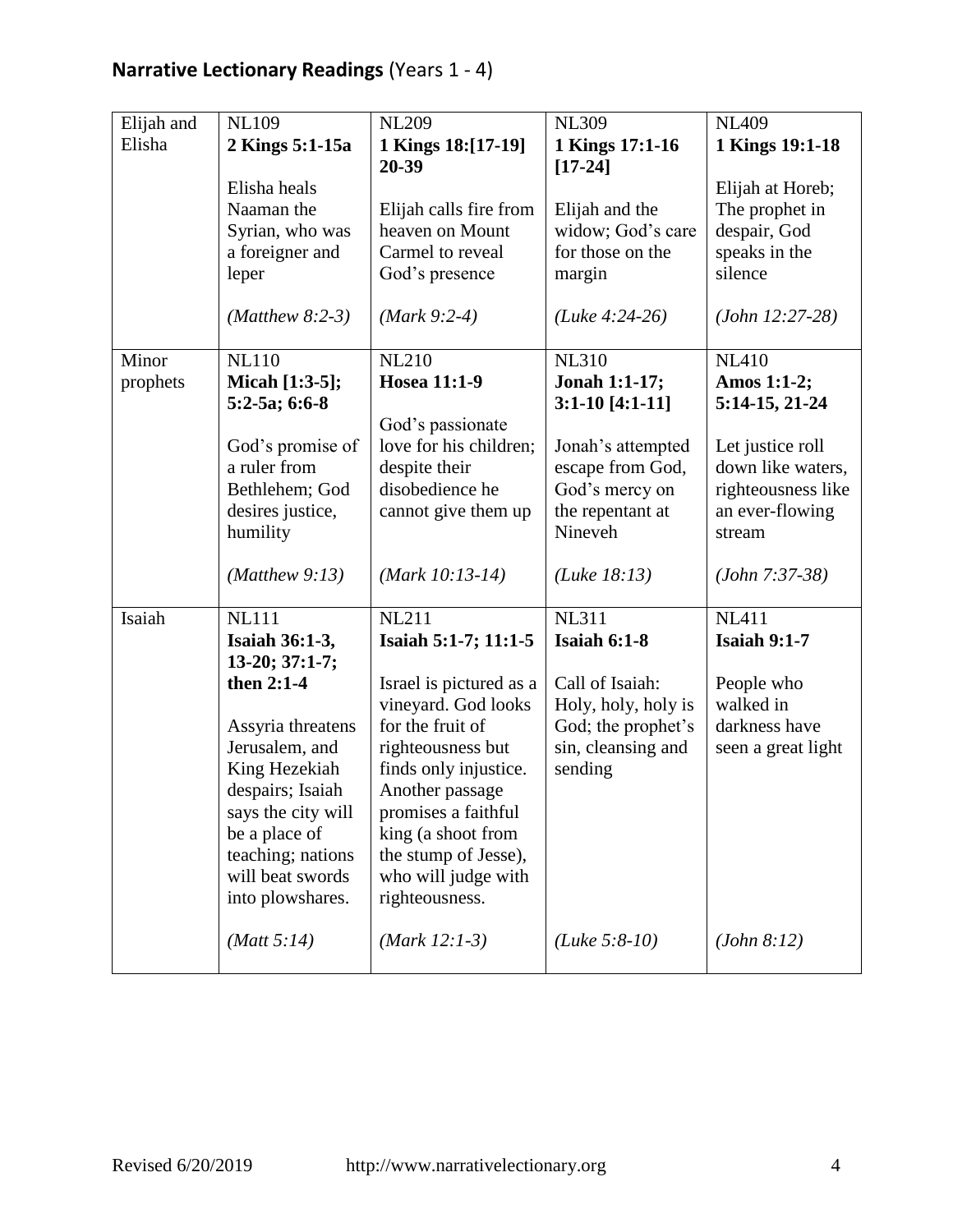| Jeremiah<br>and Josiah | <b>NL112</b><br><b>Jeremiah 1:4-10;</b><br>$7:1-11$<br>[optional]<br>Jeremiah's call as<br>promise and<br>warning; the<br>temple as a den<br>of robbers | <b>NL212</b><br>2 Kings 22:1-10,<br>$[11-20]; 23:1-3$<br>Josiah's recovery of<br>Scripture, reform<br>and renewal | <b>NL312</b><br>Jeremiah 36:1-8,<br>21-23, 27-28;<br>31:31-34<br>Jeremiah's words<br>are written on a<br>scroll, which is<br>burned by the<br>king. Jeremiah's<br>message promises<br>a new covenant. | <b>NL412</b><br>Jeremiah 29:1,<br>$4 - 14$<br>Seek the welfare<br>of the city; I<br>know the plans I<br>have for you |
|------------------------|---------------------------------------------------------------------------------------------------------------------------------------------------------|-------------------------------------------------------------------------------------------------------------------|-------------------------------------------------------------------------------------------------------------------------------------------------------------------------------------------------------|----------------------------------------------------------------------------------------------------------------------|
|                        | $(Matt 21:12-13)$                                                                                                                                       | $(Luke 24:30-32)$                                                                                                 | $(Luke 22:19-20)$                                                                                                                                                                                     | (John 14:27)                                                                                                         |
| Into Exile             | <b>NL113</b><br>Habakkuk 1:1-<br>7; 2:1-4; 3:[3b-<br>$6$ ], 17-19                                                                                       | <b>NL213</b><br><b>Jeremiah 33:14-18</b><br>[optional]<br>Promise of the                                          | <b>NL313</b><br><b>Daniel 6:6-27</b><br>Daniel in the lions'                                                                                                                                          | <b>NL413</b><br>Daniel 3:1, [2-7]<br>$8 - 30$<br>[optional]                                                          |
|                        | The prophet is<br>grieved by<br>injustice and<br>suffering. God's<br>reply: Faith is a<br>way of life, not<br>an easy answer                            | Messiah                                                                                                           | den; deliverance;<br>hope for God's<br>kingdom which<br>shall never be<br>destroyed                                                                                                                   | Shadrach,<br>Meshach, and<br>Abednego; God<br>present in the<br>fiery furnace                                        |
|                        | $(Matt 26:36-38)$                                                                                                                                       | $(Mark 8:27-29)$                                                                                                  | $(Luke 23:1-5)$                                                                                                                                                                                       | $(John 18:36-37)$                                                                                                    |
| Return<br>from Exile   | <b>NL114</b><br><b>Esther 4:1-17</b>                                                                                                                    | <b>NL214</b><br><b>Isaiah 40:1-11</b>                                                                             | <b>NL314</b><br>Joel 2:12-13, 28-29                                                                                                                                                                   | <b>NL414</b><br><b>Ezekiel 37:1-14</b>                                                                               |
|                        | For such a time<br>as this, Esther<br>was made queen.                                                                                                   | Comfort, my people;<br>a voice cries out:<br>Make straight the                                                    | Turning to a<br>merciful God,<br>the promise of the                                                                                                                                                   | Ezekiel calls to<br>the dry bones and<br>they are raised to                                                          |

*(Matt 5:13-16)*

way of the Lord

Spirit

*(Luke 11:13)*

*(Mark 1:1-4)*

new life.

*(John 11:25-26)*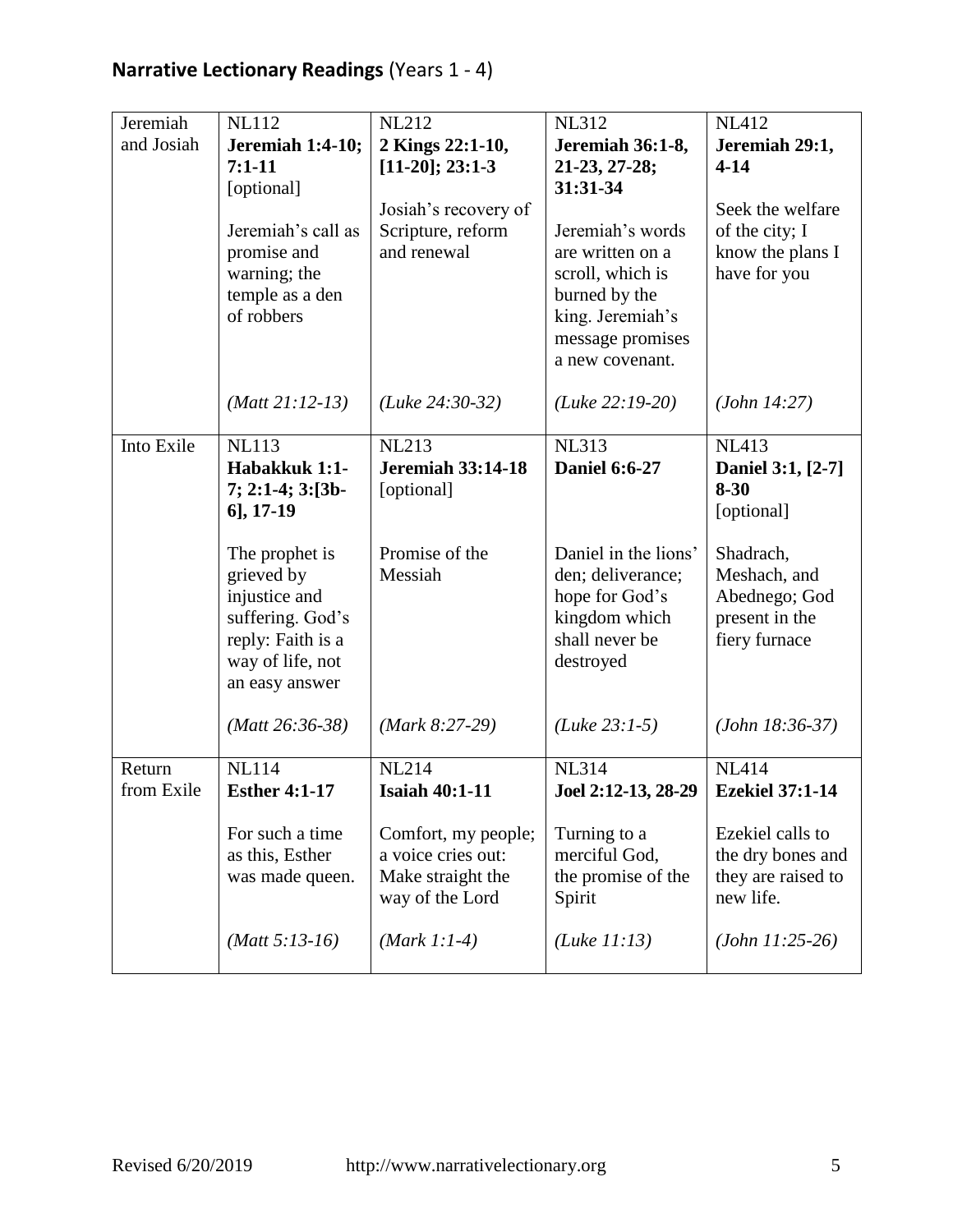| Return                                     | <b>NL115</b>                                                                                                                                                        | <b>NL215</b>                                                                                              | <b>NL315</b>                                                                                                                                         | <b>NL415</b>                                                                               |
|--------------------------------------------|---------------------------------------------------------------------------------------------------------------------------------------------------------------------|-----------------------------------------------------------------------------------------------------------|------------------------------------------------------------------------------------------------------------------------------------------------------|--------------------------------------------------------------------------------------------|
| from Exile                                 | <b>Isaiah 42:1-9</b>                                                                                                                                                | Ezra 1:1-4; 3:1-4,<br>$10-13$                                                                             | <b>Isaiah 61:1-11</b>                                                                                                                                | <b>Isaiah 55:1-13</b>                                                                      |
|                                            | God's servant in<br>whom he<br>delights. Through<br>the Spirit he will<br>bring justice and<br>release to the<br>prisoners. He will<br>be a light to the<br>nations | Return from exile<br>and rebuilding the<br>temple                                                         | The Spirit of the<br>Lord is upon me to<br>bring good news to<br>the oppressed,<br>liberty to the<br>captives, to make<br>an everlasting<br>covenant | Let anyone who<br>is thirsty come to<br>the waters; God's<br>word will not<br>return empty |
|                                            | $(Matt 12:15-21)$                                                                                                                                                   | $(Luke 2:25-32)$                                                                                          | $(Luke 4:16-21)$                                                                                                                                     | $(John 4:13-14)$                                                                           |
| Preparing<br>for the<br>Messiah's<br>birth | <b>NL116</b><br><b>Matthew 1:18-25</b><br>Announcement of                                                                                                           | <b>NL216</b><br>Luke 1:5-13 [14-25]<br>57-80                                                              | <b>NL316</b><br>Luke 1:26-45 [46-<br>56]                                                                                                             | <b>NL416</b><br><b>John 1:1-18</b><br>The Word                                             |
|                                            | Jesus' birth to<br>Joseph; Jesus will<br>be Immanuel                                                                                                                | John the Baptist's<br>birth; Blessed be the<br>God of Israel who<br>has looked favorably<br>on his people | Announcement of<br>Jesus' birth to<br>Mary; he will<br>receive the throne<br>of David and be<br>Son of God                                           | became flesh and<br>dwelt among us,<br>full of grace and<br>truth                          |
|                                            | $(Psalm 23:1-4)$                                                                                                                                                    | (Psalm 113)                                                                                               | (Psalm 113)                                                                                                                                          | $(Psalm 130:5-8)$                                                                          |

#### **JESUS' LIFE**

|           | <b>MATTHEW</b>                              | <b>MARK</b>                                           | <b>LUKE</b>                         | <b>JOHN</b>                         |
|-----------|---------------------------------------------|-------------------------------------------------------|-------------------------------------|-------------------------------------|
| Christmas | <b>NL117</b>                                | <b>NL217</b>                                          | <b>NL317</b>                        | <b>NL417</b>                        |
| Eve       | <b>Luke 2:1-14</b>                          | <b>Luke 2:1-14</b>                                    | <b>Luke 2:1-14</b>                  | <b>Luke 2:1-14</b>                  |
|           | $[15-20]$                                   | $[15-20]$                                             | $[15-20]$                           | $[15-20]$                           |
|           | <b>Birth of Jesus</b><br>$(Psalm 96:10-13)$ | Birth of Jesus<br>(Psalm 146:6-10 or<br>Luke 1:46-55) | <b>Birth of Jesus</b><br>(Psalm 96) | Birth of Jesus<br>$(Psalm 96:7-10)$ |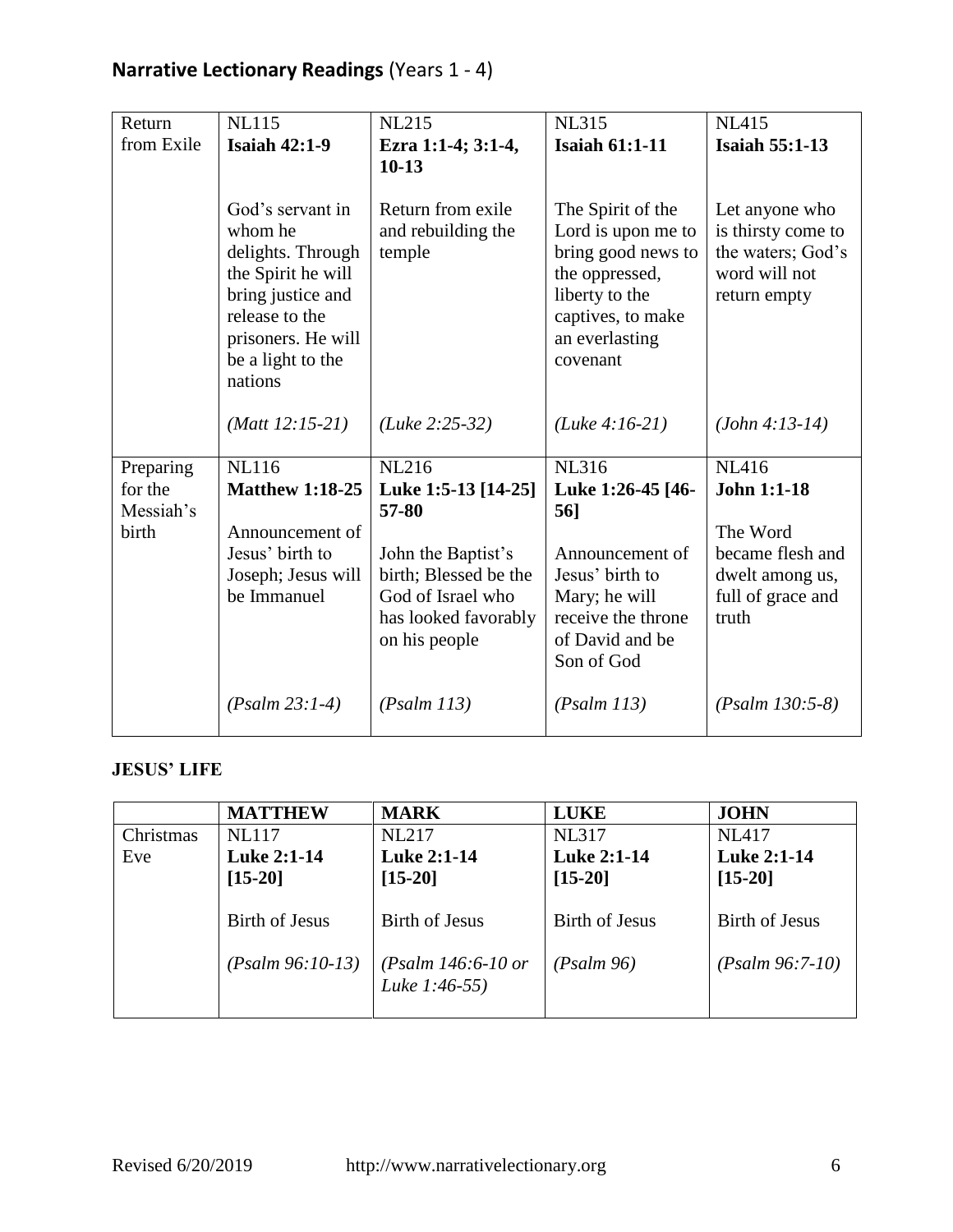| Christmas                   | <b>NL118</b>                                                                                                                               | <b>NL218</b>                                                                                                                           | <b>NL318</b>                                                                                                    | <b>NL418</b>                                                                                                   |
|-----------------------------|--------------------------------------------------------------------------------------------------------------------------------------------|----------------------------------------------------------------------------------------------------------------------------------------|-----------------------------------------------------------------------------------------------------------------|----------------------------------------------------------------------------------------------------------------|
| Day                         | <b>Luke 2:8-20</b>                                                                                                                         | <b>Luke 2:8-20</b>                                                                                                                     | <b>Luke 2:8-20</b>                                                                                              | <b>Luke 2:8-20</b>                                                                                             |
|                             | Shepherds visit<br>the infant Jesus                                                                                                        | Shepherds visit the<br>infant Jesus<br>(or Matt $2:1-12$ )                                                                             | Shepherds visit the<br>infant Jesus<br>(or Matt $2:1-12$ )                                                      | Shepherds visit<br>the infant Jesus<br>(or Matt $2:1-12$ )                                                     |
|                             | $(Psalm 95:6-7)$                                                                                                                           | $(Psalm 108:1-4)$                                                                                                                      | $(Psalm 123:1-2)$                                                                                               | $(Ps\ 102:13-15)$                                                                                              |
| Christmas<br>1              | <b>NL119</b><br><b>Matthew 1:1-17</b>                                                                                                      | <b>NL219</b><br><b>Mark 1:1-20</b>                                                                                                     | <b>NL319</b><br>Luke 2:21-38                                                                                    | <b>NL419</b><br>John 1:19-34                                                                                   |
|                             | The genealogy of<br>Jesus the<br>Messiah, the son<br>of David, the son<br>of Abraham                                                       | John the Baptist,<br>Jesus announces the<br>kingdom, calls the<br>disciples                                                            | Simeon and Anna,<br>Lord now you let<br>your servant depart<br>in peace, my eyes<br>have seen your<br>salvation | John the Baptist<br>questioned; says<br>he is not the<br>Christ or Elijah,<br>but a voice in the<br>wilderness |
|                             | $(Ps 132:11-12)$                                                                                                                           | $(Psalm 91:9-12)$                                                                                                                      | (Psalm 131)                                                                                                     | $(Psalm 32:1-2)$                                                                                               |
| Christmas<br>$\overline{2}$ | <b>NL120</b><br><b>Matthew 2:1-23</b>                                                                                                      | <b>NL220</b><br>Mark 1:21-45                                                                                                           | <b>NL320</b><br>Luke 2:41-52                                                                                    | <b>NL420</b><br>John 1:35-51                                                                                   |
|                             | The Magi visit<br>the infant Jesus;<br>flight into Egypt,<br>massacre of the<br>innocents, the<br>return to Nazareth<br>$(Psalm 96:10-13)$ | Jesus reveals the<br>character of his<br>power by healing a<br>man with an unclean<br>spirit, Peter's<br>mother-in-law, and<br>a leper | Jesus in the temple<br>at age twelve. He is<br>in "his Father's<br>house"                                       | Behold the Lamb<br>of God, Call of<br>disciples, "Come<br>and see"                                             |
|                             | [opt: $Ps 11:1-31$ ]                                                                                                                       | $(Psalm 103:1-5)$                                                                                                                      | $(Psalm 2:7-8)$                                                                                                 | $(Psalm 66:1-5)$                                                                                               |
| Epiphany 1                  | <b>NL121</b><br><b>Matthew 3:1-17</b>                                                                                                      | <b>NL221</b><br><b>Mark 2:1-22</b>                                                                                                     | <b>NL321</b><br>Luke 3:1-22                                                                                     | <b>NL421</b><br>John 2:1-11                                                                                    |
|                             | John the Baptist,<br>Jesus is baptized<br>to fulfill all<br>righteousness                                                                  | Jesus heals a<br>paralytic and<br>eats with tax<br>collectors                                                                          | John baptizes; bear<br>fruit worthy of<br>repentance, share<br>what you have                                    | Wedding at<br>Cana, water into<br>wine                                                                         |
|                             | $(Psalm 2:7-8)$                                                                                                                            | $(Psalm 103:6-14)$                                                                                                                     | $(Psalm 51:6-17)$                                                                                               | $(Ps 104:14-16)$                                                                                               |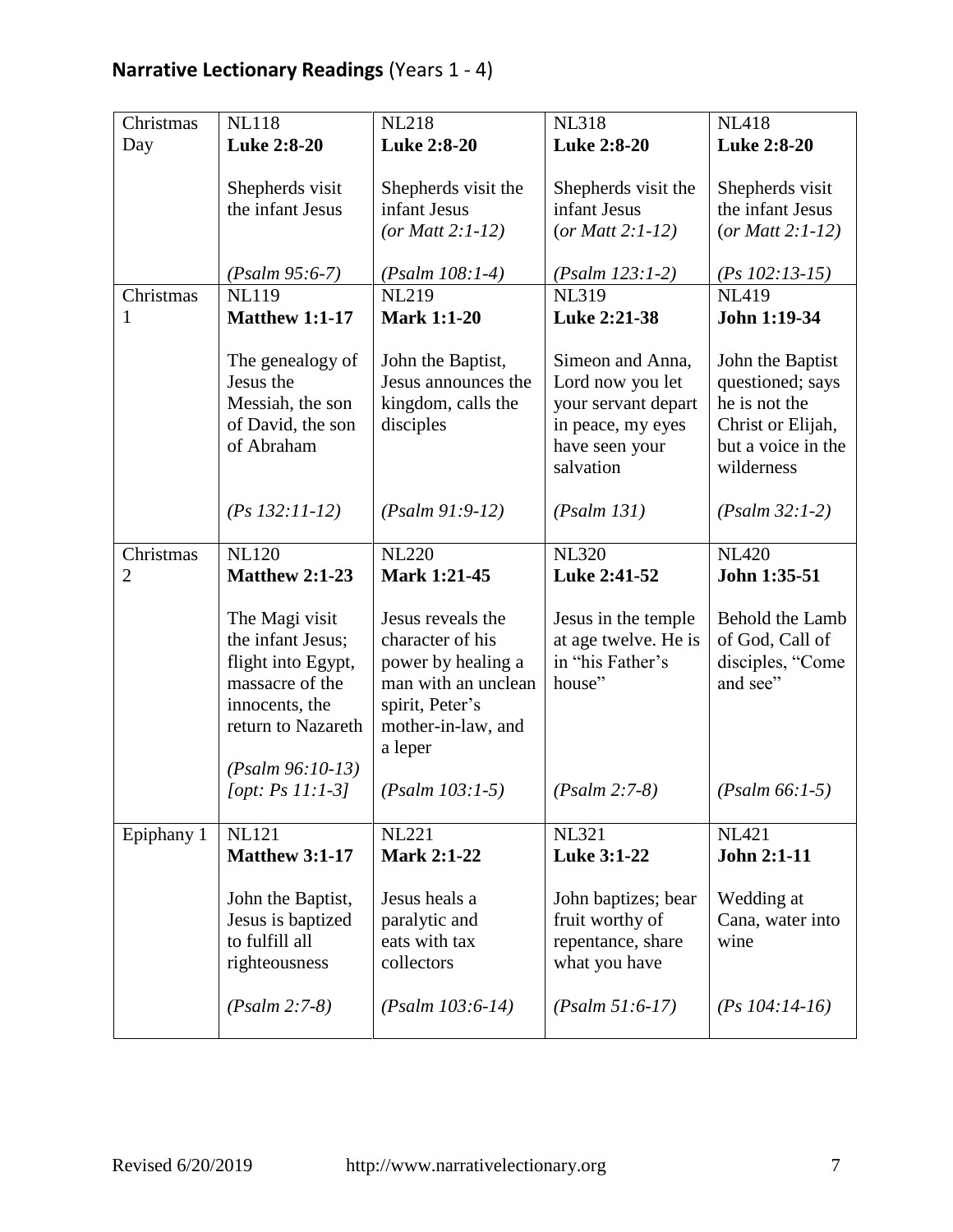| Epiphany 2 | <b>NL122</b>                                                           | <b>NL222</b>                                                               | <b>NL322</b>                                                                                        | <b>NL422</b>                                                                                               |
|------------|------------------------------------------------------------------------|----------------------------------------------------------------------------|-----------------------------------------------------------------------------------------------------|------------------------------------------------------------------------------------------------------------|
|            | <b>Matthew 4:1-17</b>                                                  | <b>Mark 4:1-34</b>                                                         | Luke 4:14-30                                                                                        | John 2:13-25                                                                                               |
|            | Jesus tempted in<br>the wilderness                                     | Parables of sower<br>and mustard seed                                      | Sermon at<br>Nazareth                                                                               | Jesus cleanses<br>the temple                                                                               |
|            | $(Psalm 91:9-12)$                                                      | (Psalm 126)                                                                | (Psalm 146)                                                                                         | $(Psalm 127:1-2)$                                                                                          |
| Epiphany 3 | <b>NL123</b><br><b>Matthew 5:1-20</b>                                  | <b>NL223</b><br><b>Mark 5:1-20</b>                                         | <b>NL323</b><br><b>Luke 5:1-11</b>                                                                  | <b>NL423</b><br>John 3:1-21                                                                                |
|            | Beatitudes,<br>Salt of the earth<br>Let light shine<br>$(Psalm 1:1-3)$ | Jesus heals the<br>Gerasene demoniac<br>$(Psalm 89:1-4)$                   | Great catch of fish,<br>Peter will fish for<br>people<br>$(Psalm 90:14-17)$                         | Jesus and<br>Nicodemus,<br>being born anew<br>$(Ps 139:13-18)$                                             |
| Epiphany 4 | <b>NL124</b>                                                           | <b>NL224</b>                                                               | <b>NL324</b>                                                                                        | <b>NL424</b>                                                                                               |
|            | <b>Matthew 6:7-21</b><br>$[25-34]$                                     | Mark 5:21-43                                                               | <b>Luke 6:1-16</b>                                                                                  | John 4:1-42                                                                                                |
|            | Lord's prayer,<br>treasure in<br>heaven; lilies of<br>the field        | Jesus heals Jairus'<br>daughter and the<br>woman with the<br>flow of blood | Son of Man is Lord<br>of the Sabbath<br>(plucking grain,<br>healing a man) and<br>call of disciples | Jesus meets a<br>Samaritan<br>woman at well,<br>speaks of living<br>water                                  |
|            | (Psalm 20:7)                                                           | (Psalm 131)                                                                | (Psalm 92)                                                                                          | $(Psalm 42:1-3)$                                                                                           |
| Epiphany 5 | <b>NL125</b><br><b>Matthew 7:1-14,</b><br>24-29                        | <b>NL225</b><br><b>Mark 6:1-29</b><br>Jesus is rejected at                 | <b>NL325</b><br>Luke 7:1-17<br>Healing the                                                          | <b>NL425</b><br>John 4:46-54<br>$[5:1-18]$                                                                 |
|            | Speck in the eye,<br>narrow gate, wise<br>man builds house<br>on rock  | Nazareth, Sending<br>of the Twelve,<br>Death of John the<br><b>Baptist</b> | centurion's slave<br>by a word and<br>raising the<br>widow's son at<br>Nain                         | Healing<br>official's son,<br>faith in the word<br>of promise;<br>Jesus heals one<br>who shows no<br>faith |
|            | $(Psalm 37:16-18)$                                                     | (Psalm 122)                                                                | $(Ps 119:105-107)$                                                                                  | $(Psalm 40:1-5)$                                                                                           |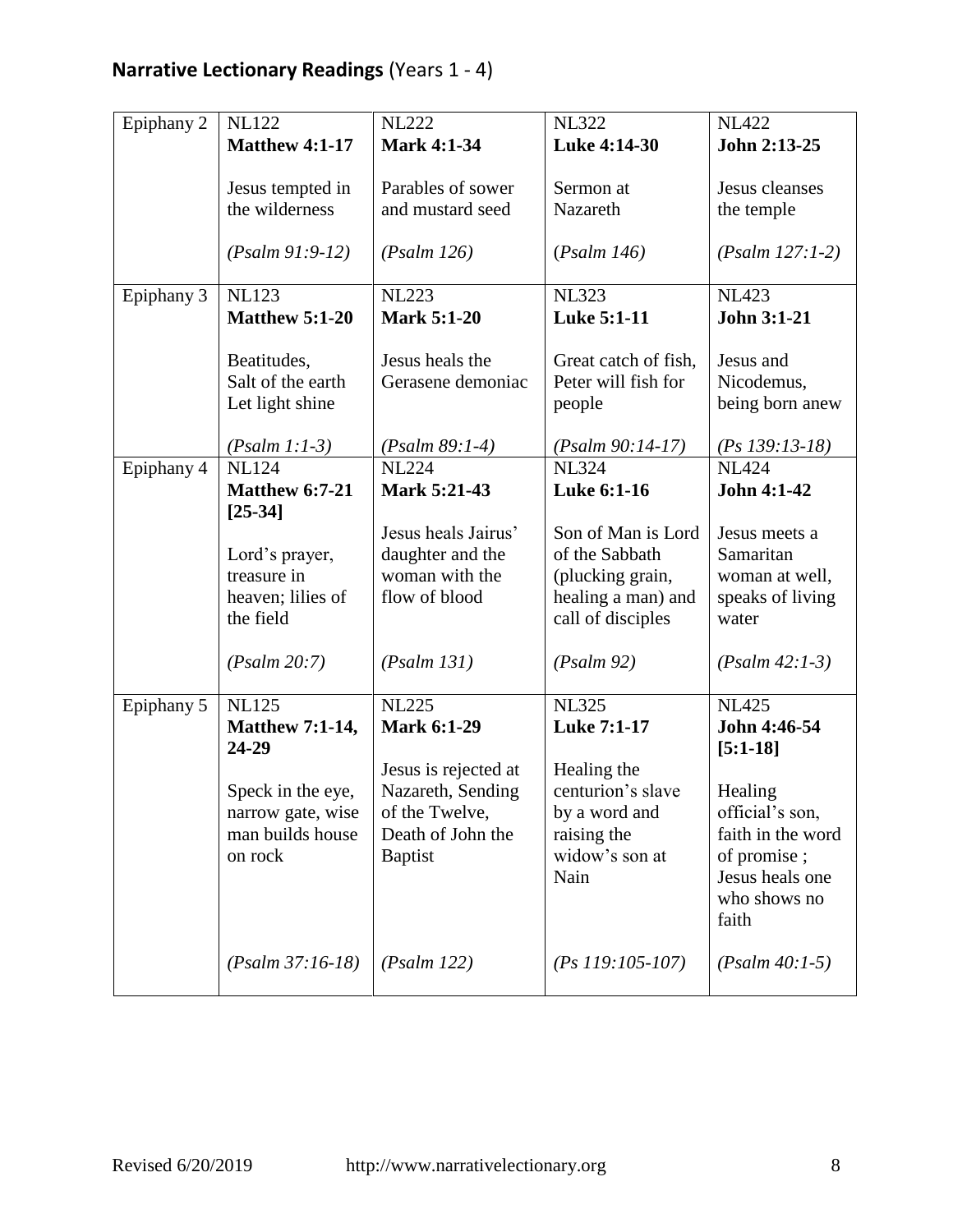| Epiphany 6 | <b>NL126</b>                   | <b>NL226</b>                       | <b>NL326</b>         | <b>NL426</b>       |
|------------|--------------------------------|------------------------------------|----------------------|--------------------|
|            | Matt 13:24-43                  | <b>Mark 7:1-23</b>                 | Luke 7:18-35         | John 6:35-59       |
|            |                                |                                    |                      |                    |
|            | Parable of wheat               | What defiles one                   | Tell John what you   | Bread of Life      |
|            | and weeds                      | comes from within                  | see and hear         | from heaven        |
|            |                                |                                    |                      |                    |
|            | $(Psalm 84:1-7)$               | $(Psalm 51:1-3, 6-7)$              | $(Psalm 146:5-10)$   | $(Psalm 34:1-10)$  |
| Epiphany 7 | <b>NL127</b>                   | <b>NL227</b>                       | <b>NL327</b>         | <b>NL427</b>       |
|            | Matt 14:13-33                  | Mark 7:24-37                       | Luke 7:36-50         | John 7:37-52       |
|            |                                |                                    |                      |                    |
|            | Feeding the                    | Healing the                        | Sinful woman         | Jesus' promise     |
|            | 5,000; walking on              | daughter of a Syro-                | weeps at Jesus'      | of the Spirit's    |
|            | the sea                        | Phoenician woman<br>and a deaf man | feet and is forgiven | living water       |
|            |                                |                                    |                      |                    |
|            | $(Psalm 95:1-5)$               | $(Psalm 31:14-16)$                 | $(Psalm 130:3-6)$    | $(Ps 147:1-11)$    |
|            |                                |                                    |                      |                    |
| Epiphany 8 | <b>NL128</b>                   | <b>NL228</b>                       | <b>NL328</b>         | <b>NL428</b>       |
|            | <b>Matt 15:10-20</b>           | Mark 8:14-26                       | Luke 8:1-3, 16-21    | John 8:12-30       |
|            | Things that defile             | Do you not see?                    | True family of       | Light of the       |
|            |                                |                                    | Jesus                | world              |
|            |                                |                                    |                      |                    |
|            | $(Psalm 15:1-3)$               | (Psalm 131)                        | $(Psalm 123:1-2)$    | $(Psalm 36:7-9)$   |
|            |                                |                                    |                      |                    |
| Trans-     | <b>NL129</b>                   | <b>NL229</b>                       | <b>NL329</b>         | <b>NL429</b>       |
| figuration | <b>Matthew 16:24--</b><br>17:8 | Mark 8:27--9:8                     | Luke 9:28-45         | John 9:1-41        |
|            |                                |                                    |                      |                    |
|            | Passion                        | Peter's confession,                | Transfiguration,     | Jesus is the light |
|            | prediction,                    | passion prediction,                | healing a boy with   | of the world -     |
|            | bearing the cross,             | bearing the cross,                 | a demon, passion     | brings light to    |
|            | Transfiguration                | Transfiguration                    | prediction           | the eyes of a      |
|            |                                |                                    |                      | man born blind     |
|            |                                |                                    |                      |                    |
|            | $(Psalm 41:7-10)$              | $(Psalm 27:1-3)$                   | $(Psalm 36:5-10)$    | $(Psalm 27:1-4)$   |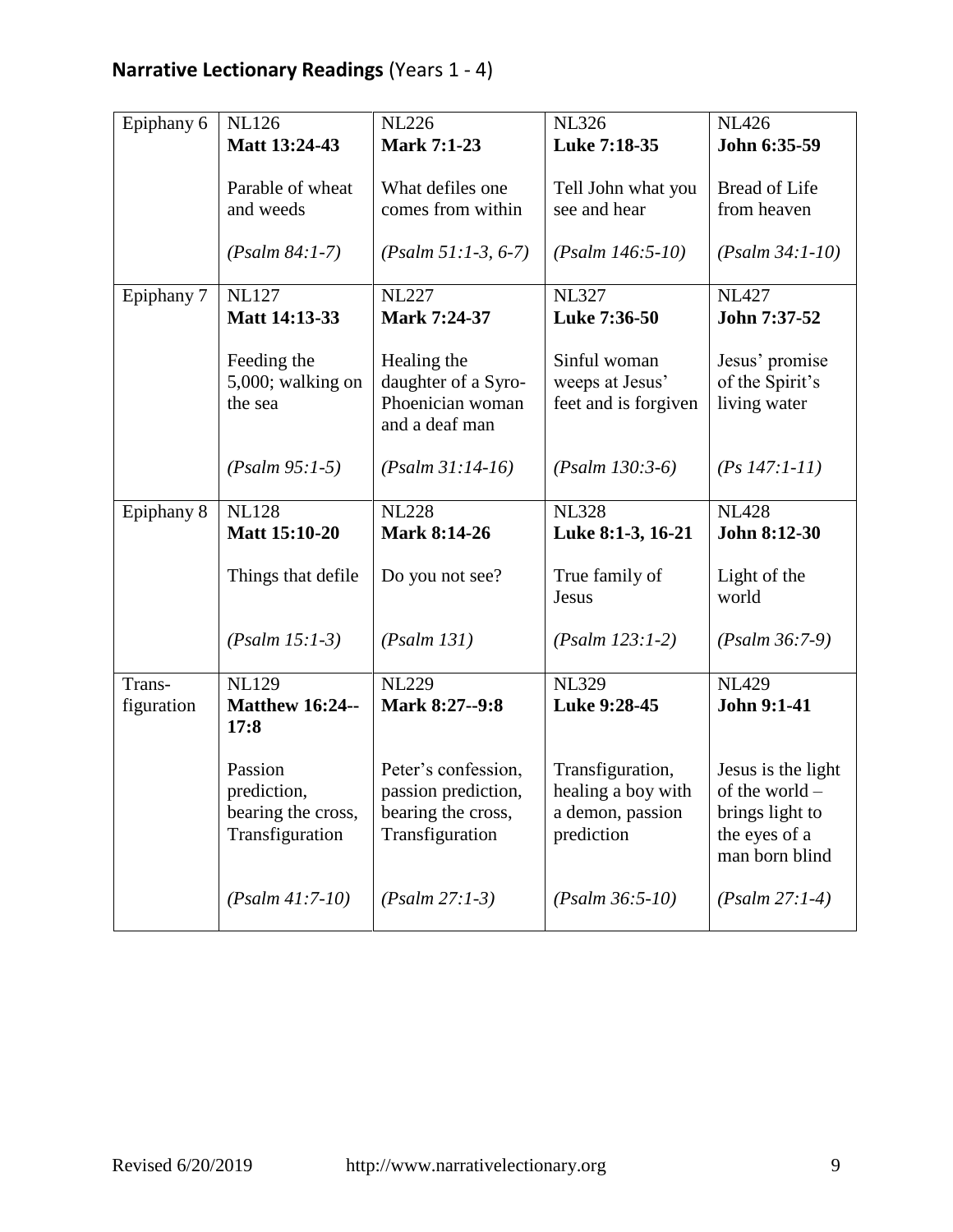| Ash               | <b>NL130</b>                                                                                                   | <b>NL230</b>                                                                                                 | <b>NL330</b>                                                                                                                                        | <b>NL430</b>                                                         |
|-------------------|----------------------------------------------------------------------------------------------------------------|--------------------------------------------------------------------------------------------------------------|-----------------------------------------------------------------------------------------------------------------------------------------------------|----------------------------------------------------------------------|
|                   |                                                                                                                |                                                                                                              |                                                                                                                                                     |                                                                      |
| Wednesday         | <b>Matthew 18:1-9</b>                                                                                          | <b>Mark 9:30-37</b>                                                                                          | Luke 9:51-62                                                                                                                                        | John 10:1-18                                                         |
|                   | Debate about who<br>is the greatest,<br>become like a<br>child; if your<br>right hand causes<br>sin cut it off | Passion prediction,<br>debate about who is<br>the greatest, call to<br>become a servant                      | Jesus starts for<br>Jerusalem, rejected<br>in Samaria, Don't<br>put your hand to<br>the plow and turn<br>back (the challenge<br>of following Jesus) | Jesus the gate<br>and good<br>shepherd, who<br>lays down his<br>life |
|                   | $(Psalm 146:7c-10)$<br>or Psalm $51:1-3$ )                                                                     | $(Psalm 32:1-5)$                                                                                             | $(Psalm 5:7-8)$                                                                                                                                     | (Psalm 23)                                                           |
| Lent 1            | <b>NL131</b><br>Matt 18:15-35                                                                                  | <b>NL231</b><br><b>Mark 10:17-31</b>                                                                         | <b>NL331</b><br>Luke 10:25-42                                                                                                                       | <b>NL431</b><br>John 11:1-44                                         |
|                   | Church discipline,<br>forgiving $70 \times 7$ ,<br>parable of<br>unforgiving<br>servant                        | Rich man called to<br>sell all he has and<br>follow Jesus                                                    | Parable of the<br>Good Samaritan                                                                                                                    | Raising Lazarus,<br>Jesus as the<br>resurrection and<br>life         |
|                   | $(Psalm 32:1-2)$                                                                                               | $(Psalm 19:7-10)$                                                                                            | (Psalm 15)                                                                                                                                          | $(Ps\ 104:27-30)$                                                    |
| Lent <sub>2</sub> | <b>NL132</b><br><b>Matthew 20:1-16</b>                                                                         | <b>NL232</b><br>Mark 10:32-52                                                                                | <b>NL332</b><br>Luke 13:1-9, 31-<br>35                                                                                                              | <b>NL432</b><br>John 13:1-17                                         |
|                   | Parable of<br>laborers in<br>vineyard                                                                          | Passion prediction,<br>Son of man came<br>not to be served but<br>to serve, heals blind<br><b>Bartimaeus</b> | Tower in Siloam<br>and need for<br>repentance, parable<br>of fig tree that bore<br>no fruit, lament<br>over Jerusalem                               | Footwashing as a<br>sign of Jesus'<br>love and<br>example            |
|                   | $(Psalm 16:5-8)$                                                                                               | $(Psalm 34:11-14)$                                                                                           | (Psalm 122)                                                                                                                                         | $(Psalm 51:7-12)$                                                    |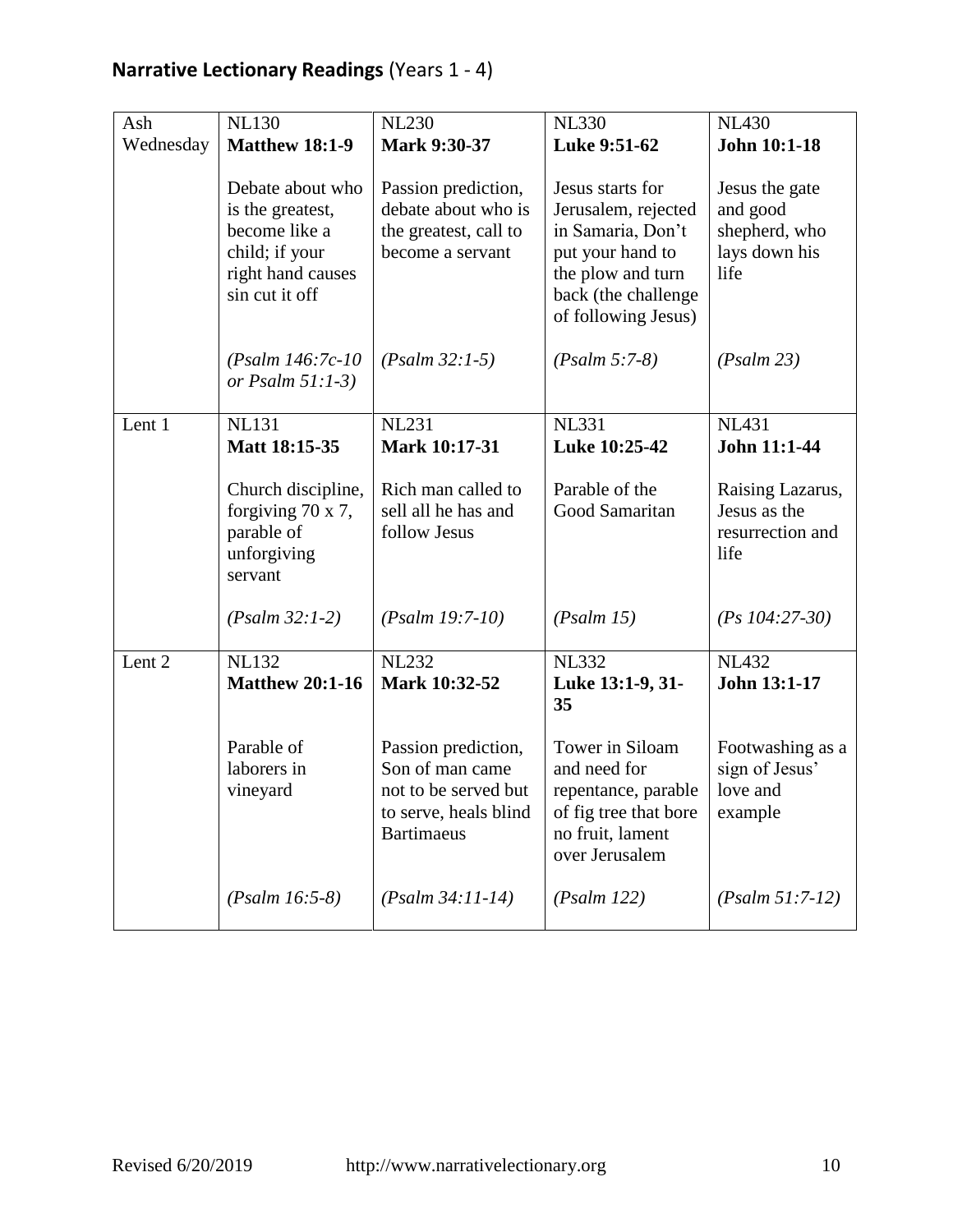| Lent 3  | <b>NL133</b>                  | <b>NL233</b>                       | <b>NL333</b>                           | <b>NL433</b>                  |
|---------|-------------------------------|------------------------------------|----------------------------------------|-------------------------------|
|         | <b>Matthew 22:1-14</b>        | Mark 12:1-12 [13-                  | Luke 15:1-32                           | John 18:12-27                 |
|         |                               | <b>17]</b>                         |                                        |                               |
|         |                               |                                    |                                        |                               |
|         | Parable of the                | Parable of the                     | Parables of the lost                   | Trial before                  |
|         | wedding banquet               | wicked tenants; pay                | sheep, lost coin,                      | Annas, Peter's                |
|         |                               | taxes to Caesar                    | Prodigal Son                           | denial                        |
|         |                               |                                    |                                        |                               |
|         | $(Psalm 45:6-7)$              | $(Psalm 86:8-13)$                  | $(Ps 119:167-176)$                     | $(Psalm 17:1-7)$              |
| Lent 4  | <b>NL134</b>                  | <b>NL234</b>                       | <b>NL334</b>                           | <b>NL434</b>                  |
|         | <b>Matthew 25:1-13</b>        | Mark 12:28-44                      | Luke 16:19-31                          | John 18:28-40                 |
|         | $[14-30]$                     |                                    |                                        |                               |
|         |                               |                                    |                                        |                               |
|         | Parables of the               | Great command,                     | Parable of the rich                    | Jesus and Pilate,             |
|         | bridesmaids,                  | scribes seek honor,                | man and Lazarus                        | kingdom not                   |
|         | talents                       | a widow gives all                  |                                        | from this world               |
|         |                               |                                    |                                        |                               |
|         | $(Psalm 43:3-4)$              | $(Psalm 89:1-4)$                   | $(Psalm 41:1-3)$                       | $(Ps 145:10-13)$              |
|         |                               |                                    |                                        |                               |
|         |                               |                                    |                                        |                               |
| Lent 5  | <b>NL135</b><br>Matt 25:31-46 | <b>NL235</b><br>Mark 13:1-8, 24-37 | <b>NL335</b><br>Luke 18:31--19:10      | <b>NL435</b><br>John 19:1-16a |
|         |                               |                                    |                                        |                               |
|         | Parable of the                | The end of the age,                | Healing a blind                        | Jesus is                      |
|         | Last judgment                 | Call to be watchful                | man, Zacchaeus.                        | condemned; no                 |
|         |                               |                                    | Jesus saves the lost                   | king but Caesar               |
|         |                               |                                    |                                        |                               |
|         | $(Psalm 98:7-9)$              | $(Psalm 102:12-17)$                | $(Ps 84:1-4, 10-12)$                   | (Psalm 146)                   |
| Palm/   | <b>NL136</b>                  | <b>NL236</b>                       | <b>NL336</b>                           | <b>NL436</b>                  |
| Passion | <b>Matthew 21:1-17</b>        | <b>Mark 11:1-11</b>                | Luke 19:29-44                          | John 19:16b-22                |
| Sunday  |                               | <b>Mark 14:3-9</b>                 |                                        | [Optional: John               |
|         |                               |                                    |                                        | $12:12-27-$                   |
|         | Triumphal entry,              | Triumphal entry;                   | Triumphal entry,                       | Triumphal entry]              |
|         | cleansing temple              | Woman anoints                      | weeping over the                       | Sign above the                |
|         |                               | Jesus at Bethany                   | city, which does                       | cross proclaims               |
|         |                               |                                    | not know what                          | crucified king                |
|         | $(Ps\ 118:25-29)$             | $(Psalm 118:25-29)$                | makes for peace<br>$(Psalm 118:19-23)$ | (Psalm 24)                    |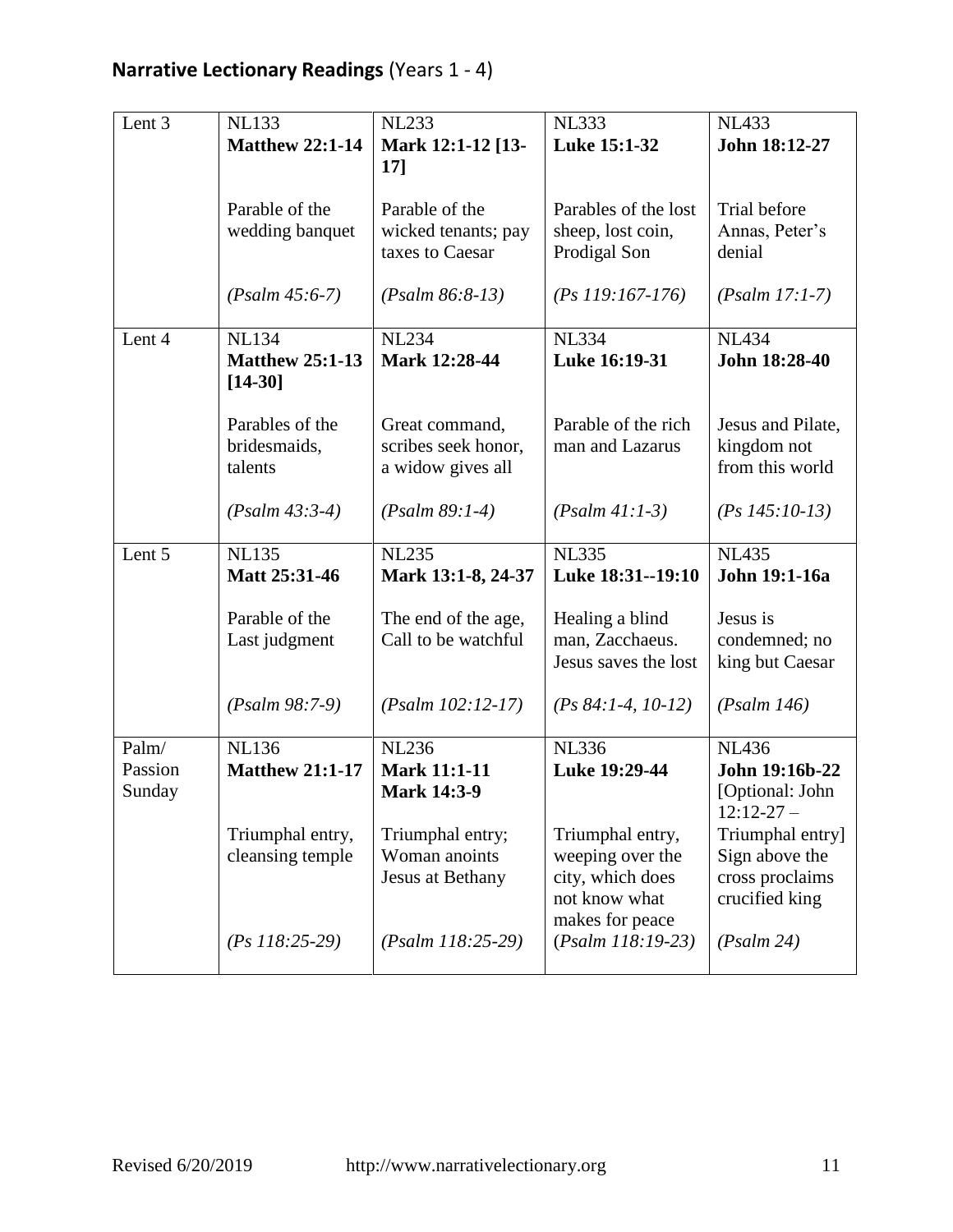| Maundy         | <b>NL137</b>                                                                         | <b>NL237</b>                                                                                    | <b>NL337</b>                                                                                            | <b>NL437</b>                                                                                    |
|----------------|--------------------------------------------------------------------------------------|-------------------------------------------------------------------------------------------------|---------------------------------------------------------------------------------------------------------|-------------------------------------------------------------------------------------------------|
| Thursday       | Matt 26:17-30                                                                        | Mark 14:22-42                                                                                   | Luke 22:1-27                                                                                            | John 19:23-30                                                                                   |
|                | Preparing for the<br>Last Supper,<br>mention of<br>betrayal, Words<br>of Institution | Words of<br>Institution, Peter's<br>denial foretold,<br>prayer in<br>Gethsemane                 | Preparation for the<br>Last Supper,<br>Words of<br>Institution, Jesus is<br>one who serves              | Woman, behold<br>your son,<br>I thirst, It is<br>finished                                       |
|                | $(Ps 116:12-15)$                                                                     | $(Psalm 116:12-19)$                                                                             | $(Psalm 34:8-10)$                                                                                       | (Psalm 26:3)                                                                                    |
| Good<br>Friday | <b>NL138</b><br>Matt 27:27-61                                                        | <b>NL238</b><br>Mark 15:16-39                                                                   | <b>NL338</b><br>Luke 23:32-47                                                                           | <b>NL438</b><br>John 19:31-42                                                                   |
|                | Crucifixion, My<br>God, my God<br>why have you<br>forsaken me<br>$(Psalm 22:1-2,$    | Mocking,<br>Crucifixion, My<br>God, my God why<br>have you forsaken<br>me<br>(Psalm 22:1-2, 14- | Crucifixion, Father<br>forgive them,<br>Today in Paradise,<br>Into your hands I<br>commend my<br>Spirit | His bones are not<br>broken (as<br>Passover Lamb),<br>water from the<br>side, a royal<br>burial |
|                | $[14-18]$                                                                            | 21)                                                                                             | $(Psalm 31:5-13)$                                                                                       | $(Psalm 31:9-18)$                                                                               |
| Easter         | <b>NL139</b><br><b>Matthew 28:1-10</b><br>Resurrection,<br>empty tomb,               | <b>NL239</b><br><b>Mark 16:1-8</b><br>Resurrection, empty<br>tomb and fleeing in                | <b>NL339</b><br>Luke 24:1-12<br>Empty tomb,<br>women perplexed,                                         | <b>NL439</b><br>John 20:1-18<br>Resurrection,<br>empty tomb,                                    |
|                | women encounter<br>the risen Jesus<br>$(Ps 118:19-24)$                               | fear<br>$(Psalm 118:21-27)$                                                                     | bring the message.<br>$(Ps\ 118:17, 21-24)$                                                             | calls Mary by<br>name<br>$(Ps\ 118:21-29)$                                                      |
|                |                                                                                      |                                                                                                 |                                                                                                         |                                                                                                 |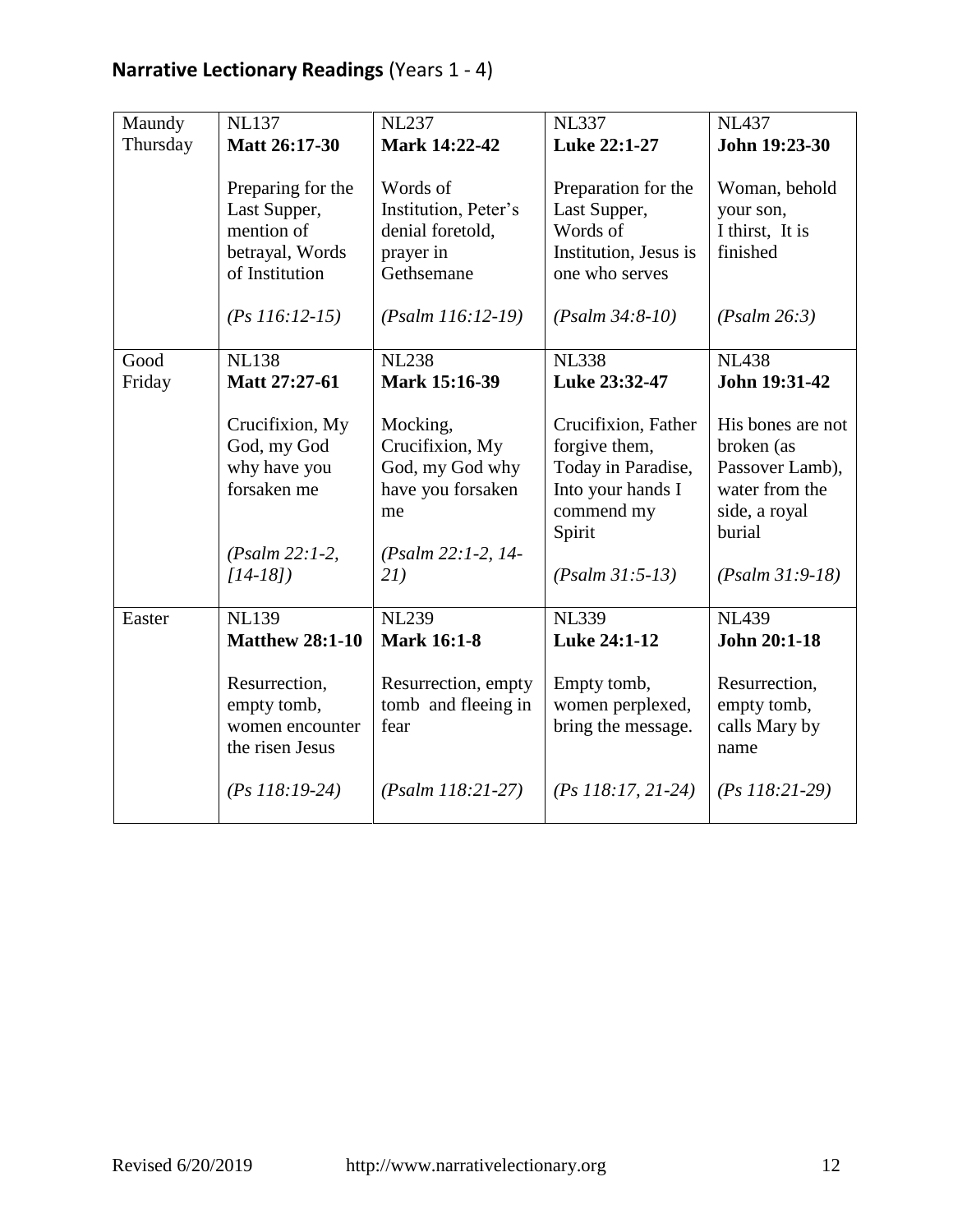#### **EARLY CHURCH**

| Easter 2 | <b>NL140</b>                                                                            | <b>NL240</b>                                                                                                                              | <b>NL340</b>                                                                                                  | <b>NL440</b>                                                                              |
|----------|-----------------------------------------------------------------------------------------|-------------------------------------------------------------------------------------------------------------------------------------------|---------------------------------------------------------------------------------------------------------------|-------------------------------------------------------------------------------------------|
|          | <b>Matt 28:16-20</b>                                                                    | <b>Acts 1:1-14</b>                                                                                                                        | Luke 24:13-35                                                                                                 | John 20:19-31                                                                             |
|          | Great com-<br>mission, Go and<br>make disciples of<br>all nations<br>$(Psalm 40:9-10)$  | You shall be my<br>witnesses in<br>Jerusalem and to the<br>ends of the earth<br>$(Mark 6:7-13)$                                           | Emmaus road;<br>Our hearts burned<br>along the road<br>(Psalm 30)                                             | Giving of Spirit,<br>appearance to<br>Thomas<br>$(Ps\ 145:13-21)$                         |
| Easter 3 | <b>NL141</b>                                                                            | <b>NL241</b>                                                                                                                              | <b>NL341</b>                                                                                                  | <b>NL441</b>                                                                              |
|          | Acts 10:1-17,<br>34-48                                                                  | <b>Acts 3:1-10</b>                                                                                                                        | Acts 6:1--7:2a,<br>44-60                                                                                      | <b>Acts 9:1-19a</b>                                                                       |
|          | Peter's vision<br>shows that God<br>cleanses people<br>of every nation                  | Healing at the<br>Beautiful Gate, I<br>have no silver or<br>gold, but what I have<br>I give you, in the<br>name of Jesus rise<br>and walk | Controversy in the<br>early church; some<br>set aside for<br>service. Stephen<br>forgives and is<br>martyred. | Paul and<br>Ananias, each<br>called into<br>Christ's service<br>(locally and<br>globally) |
|          | $(Matt 9:36-37)$                                                                        | $(Mark 6:53-56)$                                                                                                                          | (Luke 23:33-34a,<br>46)                                                                                       | (Matt 6:24)                                                                               |
| Easter 4 | <b>NL142</b><br>Acts 13:1-3;<br>14:8-18                                                 | <b>NL242</b><br><b>Acts 17:1-9</b><br>1 Thess. 1:1-10                                                                                     | <b>NL342</b><br>Acts 8:26-39                                                                                  | <b>NL442</b><br>Acts 16:16-34                                                             |
|          | Beginning of<br>Paul's mission.<br>Healing at<br>Lystra, gospel to<br>the Gentile world | Founding church at<br>Thessalonica, social<br>conflict there; Paul's<br>thanksgiving for the<br>church at<br>Thessalonica                 | Ethiopian reads<br>the Scriptures,<br>comes to believe                                                        | Paul and Silas in<br>prison at<br>Philippi, jailor<br>and his family<br>are baptized      |
|          | (Matt $10:40-42$ )                                                                      | $(Mark 13:9-11)$                                                                                                                          | $(Luke 24:44-47)$                                                                                             | (Luke 6:18-19,<br>$22-23$                                                                 |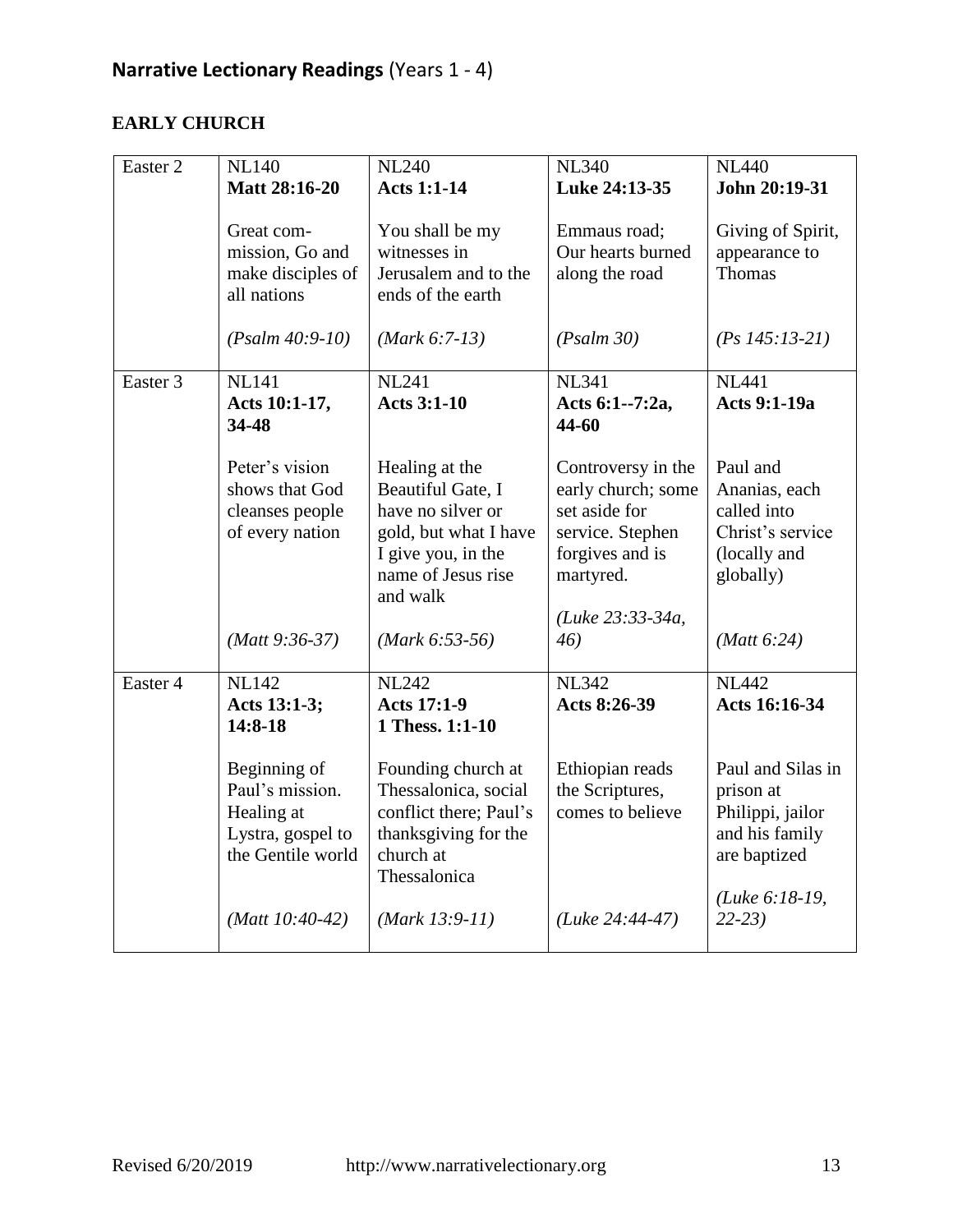| Easter 5 | <b>NL143</b>         | <b>NL243</b>           | <b>NL343</b>               | <b>NL443</b>      |
|----------|----------------------|------------------------|----------------------------|-------------------|
|          | <b>Romans 1:1-17</b> | <b>Acts 18:1-4</b>     | <b>Acts 15:1-18</b>        | Acts 17:16-31     |
|          |                      | 1 Cor 1:10-18          |                            |                   |
|          |                      |                        |                            |                   |
|          | Gospel as power      | Founding the church    | Council at                 | Paul's sermon at  |
|          | of God for           | at Corinth; Factions   | Jerusalem                  | Athens: What      |
|          | salvation to all,    | in the church and the  | Faith gives                | you worship as    |
|          | both Jews and        | Word of the cross      | identity to both           | unknown, this I   |
|          | Greeks               |                        | <b>Jews and Gentiles</b>   | proclaim to you   |
|          |                      |                        |                            |                   |
|          | $(Matt 9:10-13)$     | $(Mark 9:34-35)$       | $(Luke 2:29-32)$           | $(John 1:16-18)$  |
|          |                      |                        |                            |                   |
| Easter 6 | <b>NL144</b>         | <b>NL244</b>           | <b>NL344</b>               | <b>NL444</b>      |
|          | <b>Romans</b> [3:28- | 1 Cor 13:1-13          | <b>Galatians 1:13-</b>     | Philippians 1:1-  |
|          | 30] 5:1-11           |                        | 17; 2:11-21                | 18a               |
|          |                      |                        |                            |                   |
|          | God's love           | Faith, hope, and love  | <b>Conflict with Peter</b> | Paul in prison,   |
|          | poured into our      | abide, but the         | at Antioch                 | thankful for the  |
|          | hearts               | greatest of these is   | Justification by           | Philippians'      |
|          |                      | love                   | faith, living by           | partnership       |
|          | $(Matt 11:28-30)$    |                        | faith                      |                   |
|          |                      |                        |                            |                   |
|          |                      | $(Mark 12:28-31)$      | (Luke $18:9-14$ )          | (Luke $9:46-48$ ) |
| Easter 7 | <b>NL145</b>         | <b>NL245</b>           | <b>NL345</b>               | <b>NL445</b>      |
|          | <b>Romans 6:1-14</b> | 1 Cor 15:1-26, 51-57   | Gal 3:1-9, 23-29           | Phil 2:1-13       |
|          |                      |                        |                            |                   |
|          | We were buried       | Jesus' resurrection    | Neither Jew or             | Have this mind    |
|          | with him by          | and the future         | Greek, slave or            | among             |
|          | baptism into         | resurrection; death as | free, male and             | yourselves,       |
|          | death, so that we    | the last enemy         | female; one in             | which is yours in |
|          | might walk in        |                        | Christ                     | Christ Jesus, who |
|          | newness of life;     |                        |                            | became obedient   |
|          | hope of              |                        |                            | to death          |
|          | resurrection         |                        |                            |                   |
|          |                      |                        |                            |                   |
|          | (Matt 6:24)          | $(Mark 12:26-27a)$     | ( <i>Luke 1:68-79</i> )    | $(Luke 6:43-45)$  |
|          |                      |                        |                            |                   |